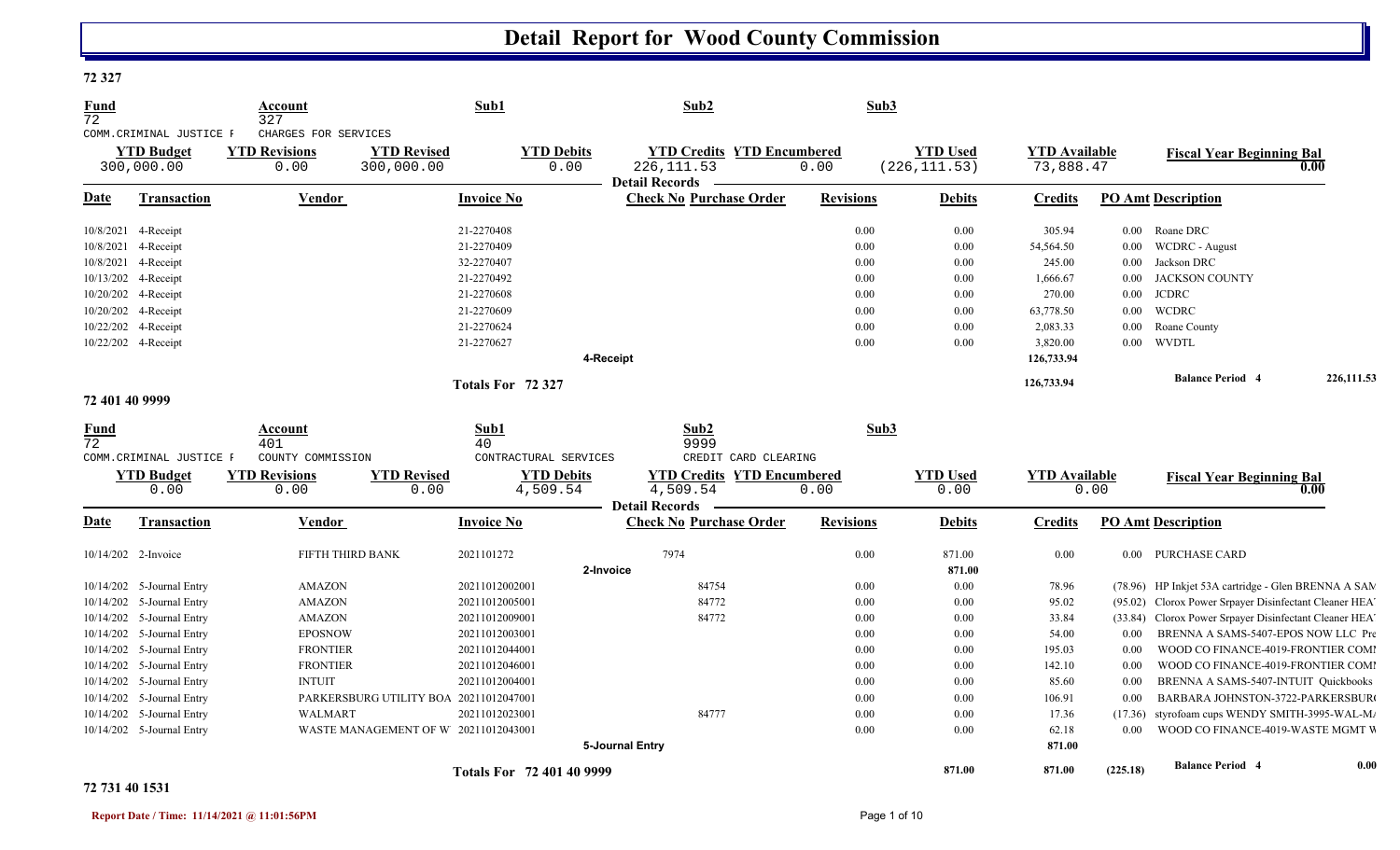| <b>Fund</b><br>$\overline{72}$ |                                                                                                      | Account<br>731                                                                                                                             |                                        | Sub1<br>40                                           | Sub2<br>1531                                                                         | Sub3                                             |                                |                                   |                                                                                                                                        |                                  |          |
|--------------------------------|------------------------------------------------------------------------------------------------------|--------------------------------------------------------------------------------------------------------------------------------------------|----------------------------------------|------------------------------------------------------|--------------------------------------------------------------------------------------|--------------------------------------------------|--------------------------------|-----------------------------------|----------------------------------------------------------------------------------------------------------------------------------------|----------------------------------|----------|
|                                | COMM. CRIMINAL JUSTICE F<br><b>YTD Budget</b><br>0.00                                                | COMMUNITY CORRECTIONS<br><b>YTD Revisions</b><br>0.00                                                                                      | <b>YTD Revised</b><br>0.00             | CONTRACTURAL SERVICES<br><b>YTD Debits</b><br>322.27 | WATER-DRC-WOOD<br><b>YTD Credits YTD Encumbered</b><br>0.00<br><b>Detail Records</b> | 0.00                                             | <b>YTD Used</b><br>(322.27)    | <b>YTD</b> Available<br>(322.27)  |                                                                                                                                        | <b>Fiscal Year Beginning Bal</b> | 0.00     |
| <b>Date</b>                    | <b>Transaction</b>                                                                                   | <b>Vendor</b>                                                                                                                              |                                        | <b>Invoice No</b>                                    | <b>Check No Purchase Order</b>                                                       | <b>Revisions</b>                                 | <b>Debits</b>                  | <b>Credits</b>                    |                                                                                                                                        | <b>PO Amt Description</b>        |          |
|                                | 10/14/202 5-Journal Entry                                                                            |                                                                                                                                            | PARKERSBURG UTILITY BOA 20211012047001 |                                                      | 5-Journal Entry                                                                      | 0.00                                             | 106.91<br>106.91               | 0.00                              | 0.00                                                                                                                                   | BARBARA JOHNSTON-3722-PARKERSBUR |          |
|                                | 72 731 40 211                                                                                        |                                                                                                                                            |                                        | Totals For 72 731 40 1531                            |                                                                                      |                                                  | 106.91                         |                                   |                                                                                                                                        | <b>Balance Period 4</b>          | 322.27   |
| <b>Fund</b><br>$\overline{72}$ | COMM. CRIMINAL JUSTICE F                                                                             | Account<br>731<br>COMMUNITY CORRECTIONS                                                                                                    |                                        | Sub1<br>40<br>CONTRACTURAL SERVICES                  | Sub2<br>211<br>TELEPHONES                                                            | Sub3                                             |                                |                                   |                                                                                                                                        |                                  |          |
|                                | <b>YTD Budget</b><br>24,000.00                                                                       | <b>YTD Revisions</b><br>0.00                                                                                                               | <b>YTD Revised</b><br>24,000.00        | <b>YTD Debits</b><br>3,770.50                        | <b>YTD Credits YTD Encumbered</b><br>0.00<br><b>Detail Records</b>                   | 0.00                                             | <b>YTD Used</b><br>(3, 770.50) | <b>YTD</b> Available<br>20,229.50 |                                                                                                                                        | <b>Fiscal Year Beginning Bal</b> | 0.00     |
| Date                           | <b>Transaction</b>                                                                                   | Vendor                                                                                                                                     |                                        | <b>Invoice No</b>                                    | <b>Check No Purchase Order</b>                                                       | <b>Revisions</b>                                 | <b>Debits</b>                  | <b>Credits</b>                    |                                                                                                                                        | <b>PO Amt Description</b>        |          |
|                                | 10/5/2021 2-Invoice<br>10/26/202 2-Invoice<br>10/14/202 5-Journal Entry<br>10/14/202 5-Journal Entry | <b>SUDDENLINK</b><br>10122021A<br><b>SUDDENLINK</b><br>11112021A<br><b>FRONTIER</b><br>20211012044001<br><b>FRONTIER</b><br>20211012046001 |                                        | 7973<br>7989<br>2-Invoice                            | 0.00<br>0.00<br>0.00<br>0.00                                                         | 649.92<br>658.91<br>1,308.83<br>195.03<br>142.10 | 0.00<br>0.00<br>0.00<br>0.00   | 0.00<br>0.00                      | 0.00 07712-114539-01-4<br>$0.00$ $07712 - 114539 - 01 - 4$<br>WOOD CO FINANCE-4019-FRONTIER COMI<br>WOOD CO FINANCE-4019-FRONTIER COMI |                                  |          |
|                                |                                                                                                      |                                                                                                                                            |                                        |                                                      | 5-Journal Entry                                                                      |                                                  | 337.13                         |                                   |                                                                                                                                        | <b>Balance Period 4</b>          | 3,770.50 |
|                                | 72 731 40 211R                                                                                       |                                                                                                                                            |                                        | Totals For 72 731 40 211                             |                                                                                      |                                                  | 1,645.96                       |                                   |                                                                                                                                        |                                  |          |
| <b>Fund</b><br>$\overline{72}$ | COMM. CRIMINAL JUSTICE F                                                                             | Account<br>731<br>COMMUNITY CORRECTIONS                                                                                                    |                                        | Sub1<br>40<br>CONTRACTURAL SERVICES                  | Sub2<br>211R<br>TELEPHONES-ROANE                                                     | Sub3                                             |                                |                                   |                                                                                                                                        |                                  |          |
|                                | <b>YTD Budget</b><br>7,000.00                                                                        | <b>YTD Revisions</b><br>0.00                                                                                                               | <b>YTD Revised</b><br>7,000.00         | <b>YTD Debits</b><br>235.28                          | <b>YTD Credits YTD Encumbered</b><br>0.00<br><b>Detail Records</b>                   | 0.00                                             | <b>YTD Used</b><br>(235.28)    | <b>YTD</b> Available<br>6,764.72  |                                                                                                                                        | <b>Fiscal Year Beginning Bal</b> | 0.00     |
| Date                           | <b>Transaction</b>                                                                                   | Vendor                                                                                                                                     |                                        | <b>Invoice No</b>                                    | <b>Check No Purchase Order</b>                                                       | <b>Revisions</b>                                 | <b>Debits</b>                  | <b>Credits</b>                    |                                                                                                                                        | <b>PO Amt Description</b>        |          |
|                                | 10/5/2021 2-Invoice                                                                                  | <b>SUDDENLINK</b>                                                                                                                          |                                        | 10122021A                                            | 7973<br>2-Invoice                                                                    | 0.00                                             | 235.28<br>235.28               | 0.00                              |                                                                                                                                        | 0.00 07713-102602-02-9           |          |
|                                | 72 731 40 211W                                                                                       |                                                                                                                                            |                                        | <b>Totals For 72 731 40 211R</b>                     |                                                                                      |                                                  | 235.28                         |                                   |                                                                                                                                        | <b>Balance Period 4</b>          | 235.28   |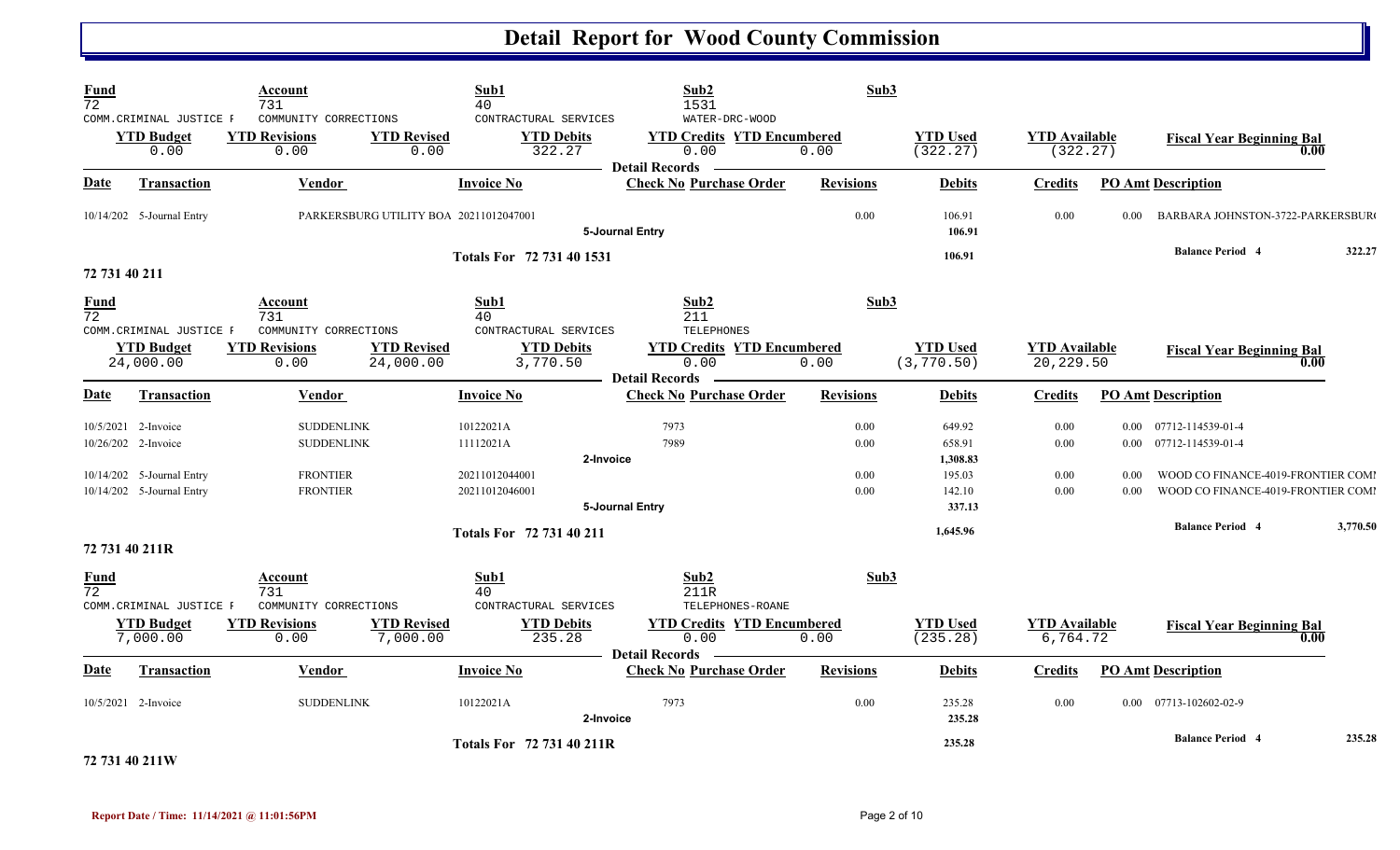| <b>Fund</b><br>$\overline{72}$ |                                                                                          | Account<br>731                                                               |                                 | Sub1<br>40                                             | Sub2<br><b>211W</b>                                                                   | Sub3                         |                                    |                                    |                                  |                                                                          |      |          |
|--------------------------------|------------------------------------------------------------------------------------------|------------------------------------------------------------------------------|---------------------------------|--------------------------------------------------------|---------------------------------------------------------------------------------------|------------------------------|------------------------------------|------------------------------------|----------------------------------|--------------------------------------------------------------------------|------|----------|
|                                | COMM.CRIMINAL JUSTICE F<br><b>YTD Budget</b><br>0.00                                     | COMMUNITY CORRECTIONS<br><b>YTD Revisions</b><br>0.00                        | <b>YTD Revised</b><br>0.00      | CONTRACTURAL SERVICES<br><b>YTD Debits</b><br>1,045.00 | TELEPHONES-WOOD<br><b>YTD Credits YTD Encumbered</b><br>0.00<br><b>Detail Records</b> | 0.00                         | <b>YTD Used</b><br>(1,045.00)      | <b>YTD Available</b><br>(1,045.00) |                                  | <b>Fiscal Year Beginning Bal</b>                                         | 0.00 |          |
| Date                           | <b>Transaction</b>                                                                       | <b>Vendor</b>                                                                |                                 | <b>Invoice No</b>                                      | <b>Check No Purchase Order</b>                                                        | <b>Revisions</b>             | <b>Debits</b>                      | <b>Credits</b>                     |                                  | <b>PO Amt Description</b>                                                |      |          |
|                                | 10/26/202 2-Invoice                                                                      | <b>VERIZON WIRELESS</b>                                                      |                                 | 9890081194                                             | 7992<br>2-Invoice                                                                     | 0.00                         | 114.72<br>114.72                   | 0.00                               | $0.00 -$                         | 522606555-00001                                                          |      |          |
|                                | 72 731 40 213 1345                                                                       |                                                                              |                                 | <b>Totals For 72 731 40 211W</b>                       |                                                                                       |                              | 114.72                             |                                    |                                  | <b>Balance Period 4</b>                                                  |      | 1,045.00 |
| Fund<br>$\overline{72}$        | COMM. CRIMINAL JUSTICE F                                                                 | Account<br>731<br>COMMUNITY CORRECTIONS                                      |                                 | Sub1<br>40<br>CONTRACTURAL SERVICES                    | Sub2<br>213<br>UTILITIES                                                              | Sub3<br>1345                 | ELECTRIC-DRC WOOD                  |                                    |                                  |                                                                          |      |          |
|                                | <b>YTD Budget</b><br>14,000.00                                                           | <b>YTD Revisions</b><br>0.00                                                 | <b>YTD Revised</b><br>14,000.00 | <b>YTD Debits</b><br>5,436.19                          | <b>YTD Credits YTD Encumbered</b><br>0.00<br><b>Detail Records</b>                    | 0.00                         | <b>YTD Used</b><br>(5, 436.19)     | <b>YTD Available</b><br>8,563.81   |                                  | <b>Fiscal Year Beginning Bal</b>                                         | 0.00 |          |
| Date                           | <b>Transaction</b>                                                                       | Vendor                                                                       |                                 | <b>Invoice No</b>                                      | <b>Check No Purchase Order</b>                                                        | <b>Revisions</b>             | <b>Debits</b>                      | <b>Credits</b>                     |                                  | <b>PO Amt Description</b>                                                |      |          |
|                                | 10/5/2021 2-Invoice<br>10/5/2021 2-Invoice<br>10/5/2021 2-Invoice                        | <b>MON POWER</b><br><b>MON POWER</b><br><b>MON POWER</b>                     |                                 | 10142021<br>10142021<br>10142021                       | 7970<br>7970<br>7970                                                                  | 0.00<br>0.00<br>0.00         | 166.09<br>176.39<br>109.68         | 0.00<br>0.00<br>0.00               | 0.00<br>0.00                     | 0.00 110 113 900 804<br>110 115 641 562<br>110 113 897 505               |      |          |
|                                | 10/5/2021 2-Invoice<br>10/5/2021 2-Invoice<br>10/5/2021 2-Invoice<br>10/5/2021 2-Invoice | <b>MON POWER</b><br><b>MON POWER</b><br><b>MON POWER</b><br><b>MON POWER</b> |                                 | 10142021<br>10142021<br>10182021<br>10182021           | 7970<br>7970<br>7970<br>7970                                                          | 0.00<br>0.00<br>0.00<br>0.00 | 53.41<br>81.22<br>153.81<br>514.21 | 0.00<br>0.00<br>0.00<br>0.00       | 0.00<br>0.00<br>$0.00\,$<br>0.00 | 110 113 900 796<br>110 111 329 733<br>110 115 846 013<br>110 113 966 938 |      |          |
|                                | 10/26/202 2-Invoice                                                                      | <b>MON POWER</b>                                                             |                                 | 11082021A                                              | 7988<br>2-Invoice                                                                     | 0.00                         | 99.19<br>1,354.00                  | 0.00                               | 0.00                             | 110 149 569 656<br><b>Balance Period 4</b>                               |      | 5,436.19 |
|                                | 72 731 40 213 1345P                                                                      |                                                                              |                                 | Totals For 72 731 40 213 1345                          |                                                                                       |                              | 1,354.00                           |                                    |                                  |                                                                          |      |          |
| <b>Fund</b><br>72              | COMM. CRIMINAL JUSTICE F                                                                 | Account<br>731<br>COMMUNITY CORRECTIONS                                      |                                 | Sub1<br>40<br>CONTRACTURAL SERVICES                    | Sub2<br>213<br>UTILITIES                                                              | Sub3<br>1345P                | ELECTRIC-PLEASANTS                 |                                    |                                  |                                                                          |      |          |
|                                | <b>YTD Budget</b><br>0.00                                                                | <b>YTD Revisions</b><br>0.00                                                 | <b>YTD Revised</b><br>0.00      | <b>YTD Debits</b><br>289.42                            | <b>YTD Credits YTD Encumbered</b><br>0.00<br><b>Detail Records</b>                    | 0.00                         | <b>YTD Used</b><br>(289.42)        | <b>YTD</b> Available<br>(289.42)   |                                  | <b>Fiscal Year Beginning Bal</b>                                         | 0.00 |          |
| Date                           | Transaction                                                                              | Vendor                                                                       |                                 | <b>Invoice No</b>                                      | <b>Check No Purchase Order</b>                                                        | <b>Revisions</b>             | <b>Debits</b>                      | <b>Credits</b>                     |                                  | <b>PO Amt Description</b>                                                |      |          |
|                                | 10/5/2021 2-Invoice                                                                      | <b>MON POWER</b>                                                             |                                 | 10072021A                                              | 7970<br>2-Invoice                                                                     | 0.00                         | 109.57<br>109.57                   | 0.00                               |                                  | 0.00 110 149 569 656                                                     |      |          |
|                                |                                                                                          |                                                                              |                                 | Totals For 72 731 40 213 1345P                         |                                                                                       |                              | 109.57                             |                                    |                                  | <b>Balance Period 4</b>                                                  |      | 289.42   |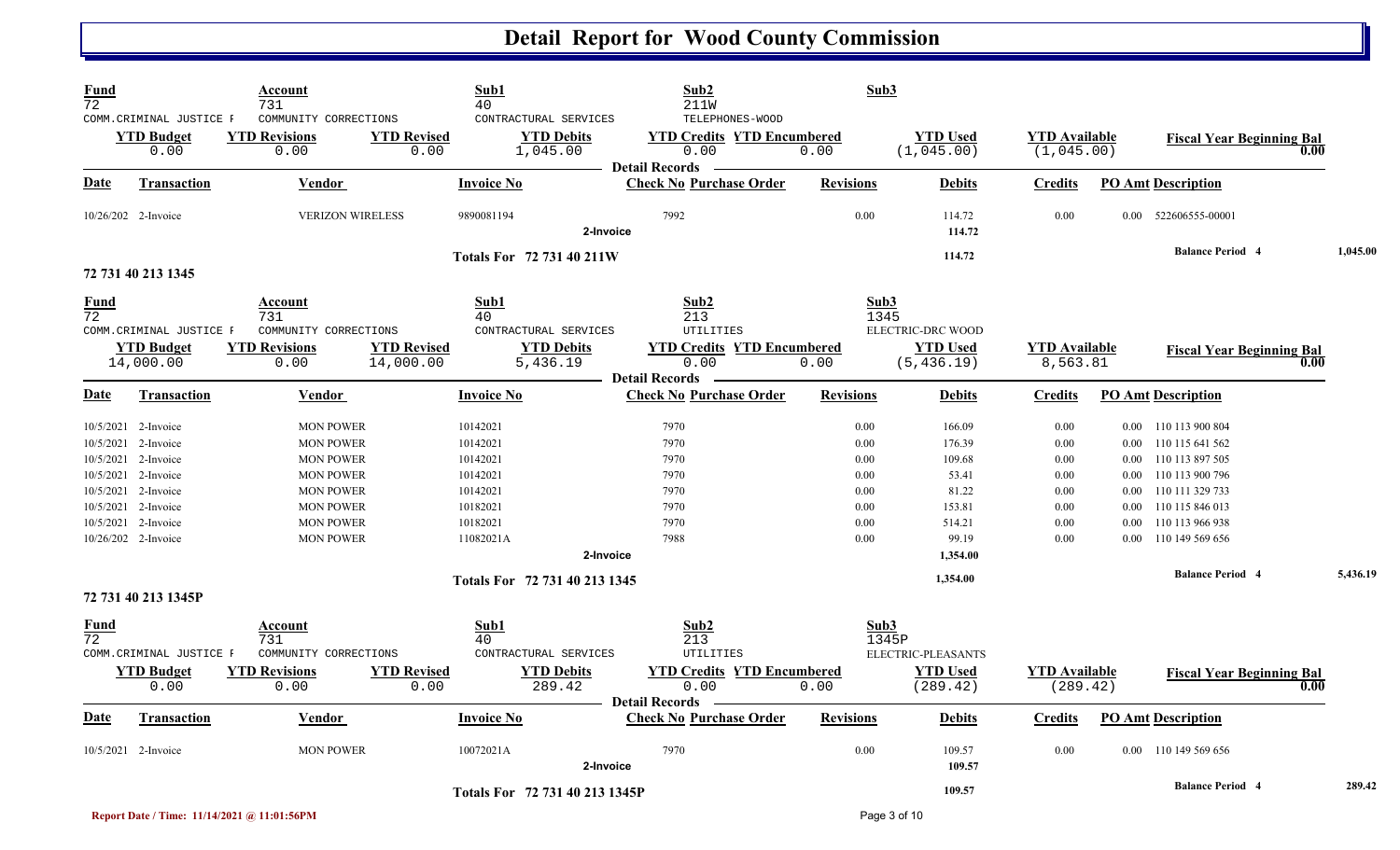#### **72 731 40 213 1347**

| <b>Fund</b><br>$\overline{72}$ |                           | Account<br>731                          |                            | Sub1<br>40                          | Sub <sub>2</sub><br>213                            | Sub3<br>1347     |                             |                                  |          |                                  |      |        |
|--------------------------------|---------------------------|-----------------------------------------|----------------------------|-------------------------------------|----------------------------------------------------|------------------|-----------------------------|----------------------------------|----------|----------------------------------|------|--------|
|                                | COMM. CRIMINAL JUSTICE F  | COMMUNITY CORRECTIONS                   |                            | CONTRACTURAL SERVICES               | UTILITIES                                          |                  | ELECTRIC-DRC-ROANE          |                                  |          |                                  |      |        |
|                                | <b>YTD</b> Budget         | <b>YTD Revisions</b>                    | <b>YTD Revised</b>         | <b>YTD Debits</b>                   | <b>YTD Credits YTD Encumbered</b>                  |                  | <b>YTD Used</b>             | <b>YTD Available</b>             |          | <b>Fiscal Year Beginning Bal</b> |      |        |
|                                | 0.00                      | 0.00                                    | 0.00                       | 705.76                              | 0.00                                               | 0.00             | (705.76)                    | (705.76)                         |          |                                  | 0.00 |        |
| Date                           | <b>Transaction</b>        | Vendor                                  |                            | <b>Invoice No</b>                   | Detail Records —<br><b>Check No Purchase Order</b> | <b>Revisions</b> | <b>Debits</b>               | <b>Credits</b>                   |          | <b>PO Amt Description</b>        |      |        |
|                                | 10/26/202 2-Invoice       | <b>MON POWER</b>                        |                            | 11012021                            | 7988<br>2-Invoice                                  | 0.00             | 115.63<br>115.63            | 0.00                             |          | 0.00 110 083 487 907             |      |        |
|                                | 72 731 40 213 1348        |                                         |                            | Totals For 72 731 40 213 1347       |                                                    |                  | 115.63                      |                                  |          | <b>Balance Period 4</b>          |      | 705.76 |
| <b>Fund</b><br>$\overline{72}$ | COMM. CRIMINAL JUSTICE F  | Account<br>731<br>COMMUNITY CORRECTIONS |                            | Sub1<br>40<br>CONTRACTURAL SERVICES | Sub <sub>2</sub><br>213<br><b>UTILITIES</b>        | Sub3<br>1348     | GAS-DRC-WOOD                |                                  |          |                                  |      |        |
|                                | <b>YTD Budget</b><br>0.00 | <b>YTD Revisions</b><br>0.00            | <b>YTD Revised</b><br>0.00 | <b>YTD Debits</b><br>537.84         | <b>YTD Credits YTD Encumbered</b><br>0.00          | 0.00             | <b>YTD Used</b><br>(537.84) | <b>YTD Available</b><br>(537.84) |          | <b>Fiscal Year Beginning Bal</b> | 0.00 |        |
|                                |                           |                                         |                            |                                     | <b>Detail Records</b>                              |                  |                             |                                  |          |                                  |      |        |
| <b>Date</b>                    | <b>Transaction</b>        | Vendor                                  |                            | <b>Invoice No</b>                   | <b>Check No Purchase Order</b>                     | <b>Revisions</b> | <b>Debits</b>               | <b>Credits</b>                   |          | <b>PO Amt Description</b>        |      |        |
|                                | 10/19/202 2-Invoice       | <b>DOMINION HOPE</b>                    |                            | 10182021A                           | 7980                                               | 0.00             | 28.00                       | 0.00                             |          | 0.00 2 5000 6555 0189            |      |        |
|                                | 10/19/202 2-Invoice       | <b>DOMINION HOPE</b>                    |                            | 10182021A                           | 7980                                               | 0.00             | 28.68                       | 0.00                             |          | 0.00 2 5000 6555 0033            |      |        |
|                                | 10/19/202 2-Invoice       | <b>DOMINION HOPE</b>                    |                            | 10182021A                           | 7980                                               | 0.00             | 28.00                       | 0.00                             |          | 0.00 2 5000 6555 0386            |      |        |
|                                | 10/19/202 2-Invoice       | <b>DOMINION HOPE</b>                    |                            | 10182021A                           | 7980                                               | $0.00\,$         | 29.27                       | $0.00\,$                         | $0.00 -$ | 5 5000 6584 1000                 |      |        |
|                                | 10/19/202 2-Invoice       | <b>DOMINION HOPE</b>                    |                            | 10182021A                           | 7980                                               | 0.00             | 28.00                       | 0.00                             | 0.00     | 2 5000 6555 018                  |      |        |
|                                | 10/19/202 2-Invoice       | <b>DOMINION HOPE</b>                    |                            | 10182021A                           | 7980                                               | 0.00             | 28.00                       | 0.00                             |          | 0.00 2 5000 6555 0226            |      |        |
|                                |                           |                                         |                            |                                     | 2-Invoice                                          |                  | 169.95                      |                                  |          |                                  |      |        |
|                                |                           |                                         |                            | Totals For 72 731 40 213 1348       |                                                    |                  | 169.95                      |                                  |          | <b>Balance Period 4</b>          |      | 537.84 |
|                                | 72 731 40 213 1348P       |                                         |                            |                                     |                                                    |                  |                             |                                  |          |                                  |      |        |
| <b>Fund</b><br>72              | COMM. CRIMINAL JUSTICE F  | Account<br>731<br>COMMUNITY CORRECTIONS |                            | Sub1<br>40<br>CONTRACTURAL SERVICES | Sub2<br>213<br><b>UTILITIES</b>                    | Sub3<br>1348P    | <b>GAS-PLEASANTS</b>        |                                  |          |                                  |      |        |
|                                | <b>YTD Budget</b>         | <b>YTD Revisions</b>                    | <b>YTD Revised</b>         | <b>YTD Debits</b>                   | <b>YTD Credits YTD Encumbered</b>                  |                  | <b>YTD Used</b>             | <b>YTD Available</b>             |          |                                  |      |        |
|                                | 0.00                      | 0.00                                    | 0.00                       | 68.14                               | 0.00                                               | 0.00             | (68.14)                     |                                  | (68.14)  | <b>Fiscal Year Beginning Bal</b> | 0.00 |        |
|                                |                           |                                         |                            |                                     | <b>Detail Records</b>                              |                  |                             |                                  |          |                                  |      |        |
| Date                           | Transaction               | Vendor                                  |                            | <b>Invoice No</b>                   | <b>Check No Purchase Order</b>                     | <b>Revisions</b> | <b>Debits</b>               | <b>Credits</b>                   |          | <b>PO Amt Description</b>        |      |        |
|                                | 10/5/2021 2-Invoice       | <b>DOMINION HOPE</b>                    |                            | 10132021                            | 7969<br>2-Invoice                                  | 0.00             | 12.28<br>12.28              | 0.00                             |          | 0.00 5 1800 1592 5335            |      |        |
|                                |                           |                                         |                            | Totals For 72 731 40 213 1348P      |                                                    |                  | 12.28                       |                                  |          | <b>Balance Period 4</b>          |      | 68.14  |

#### **72 731 40 213 1350**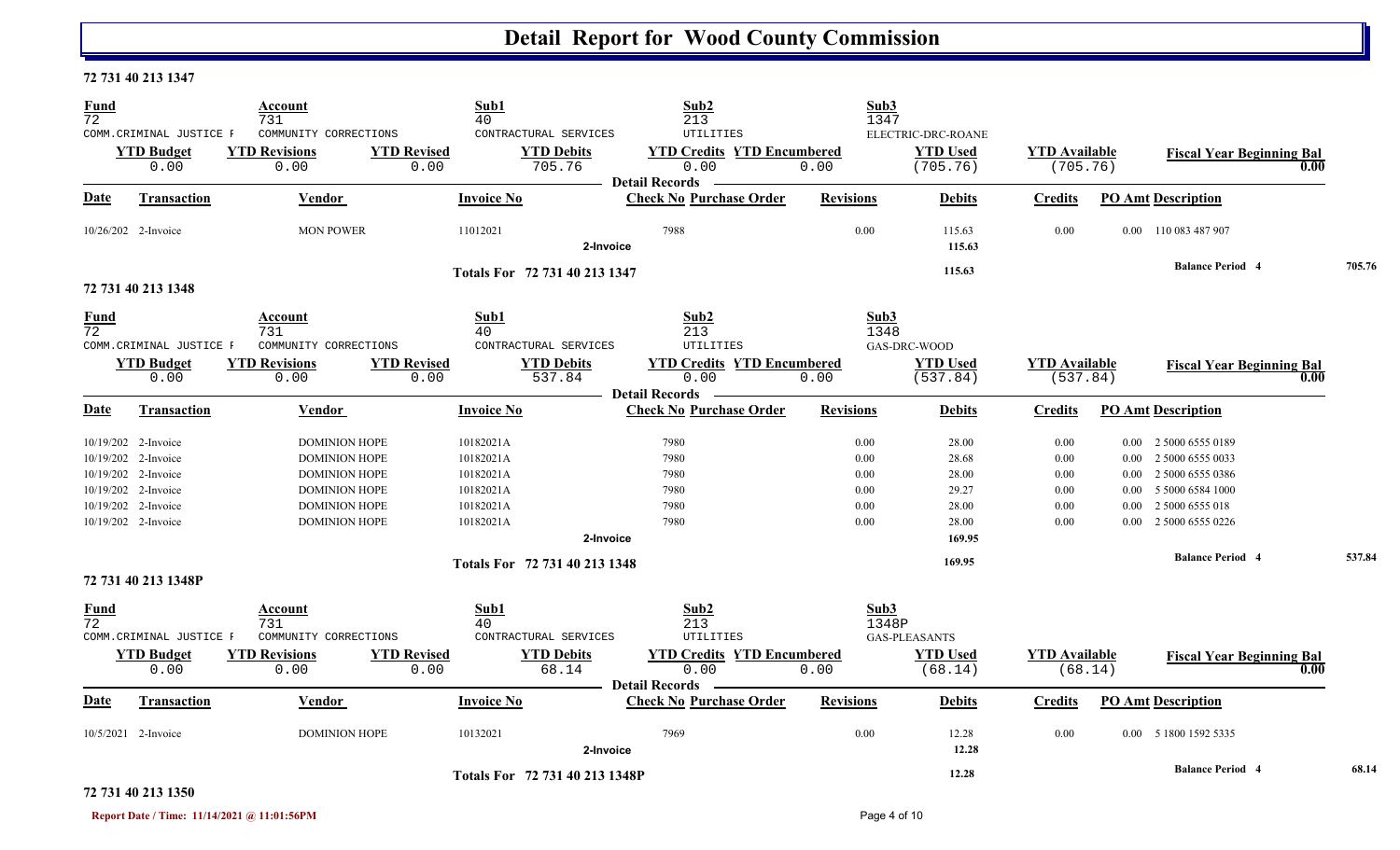| Fund<br>$\overline{72}$ | COMM.CRIMINAL JUSTICE F<br><b>YTD Budget</b><br>0.00 | Account<br>731<br>COMMUNITY CORRECTIONS<br><b>YTD Revisions</b><br>0.00 | Sub1<br>40<br><b>YTD Revised</b><br>0.00 | CONTRACTURAL SERVICES<br><b>YTD Debits</b><br>135.14 | Sub2<br>213<br>UTILITIES<br><b>YTD Credits YTD Encumbered</b><br>0.00 | Sub3<br>1350<br>0.00 | <b>GAS-DRC-ROANE</b><br><b>YTD Used</b><br>(135.14) | <b>YTD</b> Available<br>(135.14) |      | <b>Fiscal Year Beginning Bal</b><br>0.00      |        |
|-------------------------|------------------------------------------------------|-------------------------------------------------------------------------|------------------------------------------|------------------------------------------------------|-----------------------------------------------------------------------|----------------------|-----------------------------------------------------|----------------------------------|------|-----------------------------------------------|--------|
| <b>Date</b>             | <b>Transaction</b>                                   | <b>Vendor</b>                                                           | <b>Invoice No</b>                        |                                                      | <b>Detail Records</b><br><b>Check No Purchase Order</b>               | <b>Revisions</b>     | <b>Debits</b>                                       | <b>Credits</b>                   |      | <b>PO Amt Description</b>                     |        |
|                         | 10/5/2021 2-Invoice                                  |                                                                         | MOUNTAINEER GAS COMPAI 10072021          | 2-Invoice                                            | 7971                                                                  | 0.00                 | 67.74<br>67.74                                      | 0.00                             |      | 0.00 201518-485549                            |        |
|                         |                                                      |                                                                         |                                          | Totals For 72 731 40 213 1350                        |                                                                       |                      | 67.74                                               |                                  |      | <b>Balance Period 4</b>                       | 135.14 |
|                         | 72 731 40 213 1353                                   |                                                                         |                                          |                                                      |                                                                       |                      |                                                     |                                  |      |                                               |        |
| <b>Fund</b><br>72       | COMM.CRIMINAL JUSTICE F<br><b>YTD Budget</b><br>0.00 | Account<br>731<br>COMMUNITY CORRECTIONS<br><b>YTD Revisions</b><br>0.00 | Sub1<br>40<br><b>YTD Revised</b><br>0.00 | CONTRACTURAL SERVICES<br><b>YTD Debits</b><br>164.51 | Sub2<br>213<br>UTILITIES<br><b>YTD Credits YTD Encumbered</b><br>0.00 | Sub3<br>1353<br>0.00 | WATER-DRC-ROANE<br><b>YTD Used</b><br>(164.51)      | <b>YTD Available</b><br>(164.51) |      | <b>Fiscal Year Beginning Bal</b><br>0.00      |        |
| Date                    | <b>Transaction</b>                                   | Vendor                                                                  | <b>Invoice No</b>                        |                                                      | <b>Detail Records</b><br><b>Check No Purchase Order</b>               | <b>Revisions</b>     | <b>Debits</b>                                       | <b>Credits</b>                   |      | <b>PO Amt Description</b>                     |        |
|                         | 10/5/2021 2-Invoice                                  |                                                                         | CITY OF SPENCER WATERWC 10202021         | 2-Invoice                                            | 7972                                                                  | 0.00                 | 66.03<br>66.03                                      | 0.00                             | 0.00 | 001-005-000566-006<br><b>Balance Period 4</b> | 164.51 |
|                         | 72 731 40 214J                                       |                                                                         |                                          | Totals For 72 731 40 213 1353                        |                                                                       |                      | 66.03                                               |                                  |      |                                               |        |
| $\frac{Fund}{72}$       | COMM.CRIMINAL JUSTICE F                              | Account<br>731<br>COMMUNITY CORRECTIONS                                 | Sub1<br>40                               | CONTRACTURAL SERVICES                                | Sub2<br>214J<br>TRAVEL-JACKSON                                        | Sub3                 |                                                     |                                  |      |                                               |        |
|                         | <b>YTD Budget</b><br>0.00                            | <b>YTD Revisions</b><br>0.00                                            | <b>YTD Revised</b><br>0.00               | <b>YTD Debits</b><br>387.34                          | <b>YTD Credits YTD Encumbered</b><br>0.00<br><b>Detail Records</b>    | 0.00                 | <b>YTD Used</b><br>(387.34)                         | <b>YTD Available</b><br>(387.34) |      | <b>Fiscal Year Beginning Bal</b><br>0.00      |        |
| <b>Date</b>             | <b>Transaction</b>                                   | Vendor                                                                  | <b>Invoice No</b>                        |                                                      | <b>Check No Purchase Order</b>                                        | <b>Revisions</b>     | <b>Debits</b>                                       | <b>Credits</b>                   |      | <b>PO Amt Description</b>                     |        |
|                         | 10/15/202 2-Invoice<br>10/15/202 2-Invoice           | <b>TAYLOR BOWEN</b><br><b>TAYLOR BOWEN</b>                              | 09292021<br>08242021                     | 2-Invoice                                            | 7976<br>7976                                                          | 0.00<br>0.00         | 105.93<br>105.93<br>211.86                          | 0.00<br>0.00                     |      | 0.00 MILEAGE<br>0.00 MILEAGE                  |        |
|                         | $-0.1$ $-0.0$ $-0.1$                                 |                                                                         |                                          | Totals For 72 731 40 214J                            |                                                                       |                      | 211.86                                              |                                  |      | <b>Balance Period 4</b>                       | 387.34 |

**72 731 40 214R**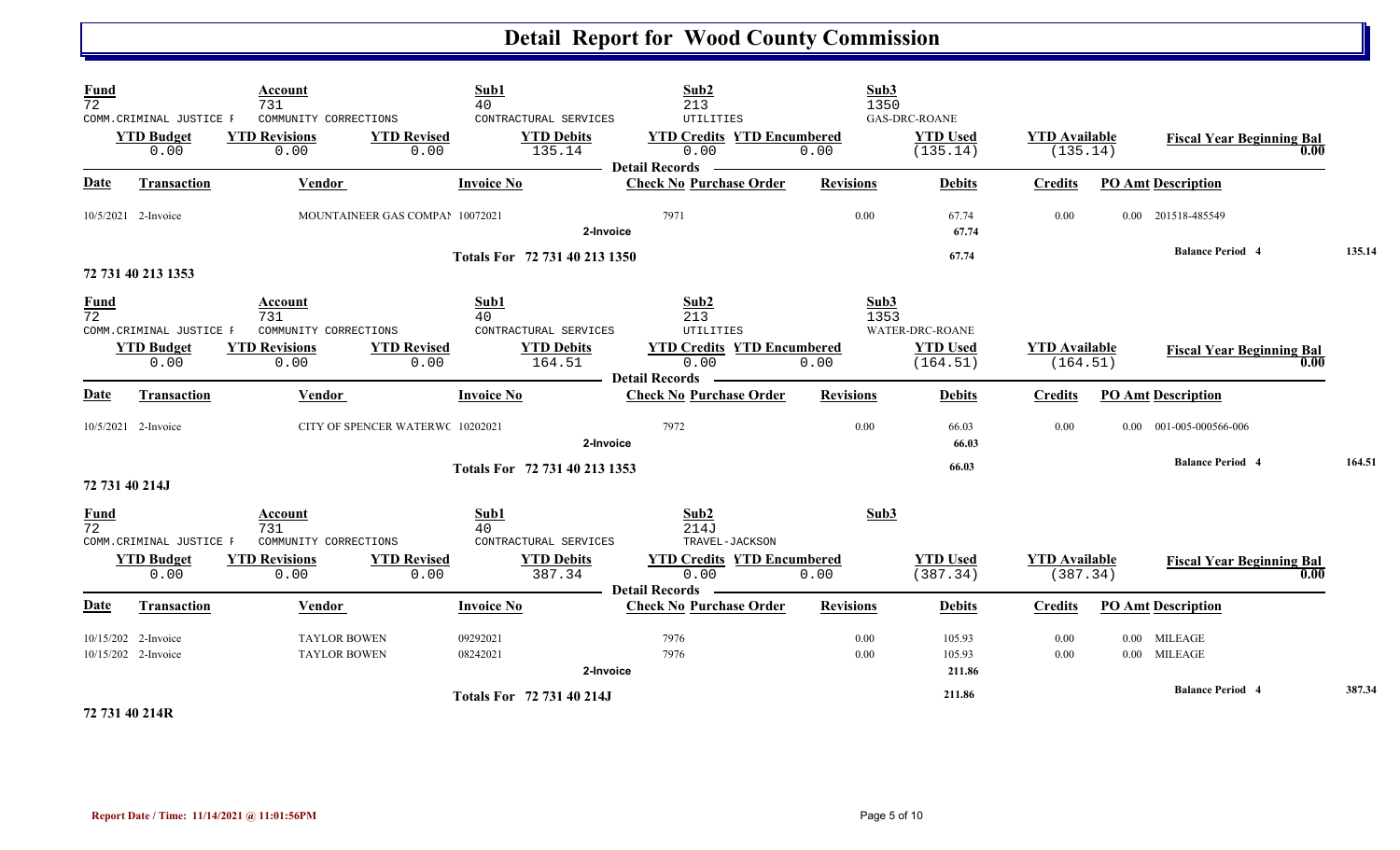| $\frac{Fund}{72}$              |                                                       | Account<br>731                                        |                               | Sub1<br>40                                             | Sub2<br>214R                                                  | Sub3             |                               |                                    |                                          |          |
|--------------------------------|-------------------------------------------------------|-------------------------------------------------------|-------------------------------|--------------------------------------------------------|---------------------------------------------------------------|------------------|-------------------------------|------------------------------------|------------------------------------------|----------|
|                                | COMM.CRIMINAL JUSTICE F<br><b>YTD Budget</b><br>0.00  | COMMUNITY CORRECTIONS<br><b>YTD Revisions</b><br>0.00 | <b>YTD Revised</b><br>0.00    | CONTRACTURAL SERVICES<br><b>YTD Debits</b><br>37.45    | TRAVEL-ROANE<br><b>YTD Credits YTD Encumbered</b><br>0.00     | 0.00             | <b>YTD Used</b><br>(37.45)    | <b>YTD</b> Available<br>(37.45)    | <b>Fiscal Year Beginning Bal</b><br>0.00 |          |
| <b>Date</b>                    | <b>Transaction</b>                                    | Vendor                                                |                               | <b>Invoice No</b>                                      | <b>Detail Records</b><br><b>Check No Purchase Order</b>       | <b>Revisions</b> | <b>Debits</b>                 | <b>Credits</b>                     | <b>PO Amt Description</b>                |          |
|                                | 10/15/202 2-Invoice                                   | <b>BOLINGER JESSICA L</b>                             |                               | 10052021<br>2-Invoice                                  | 7975                                                          | 0.00             | 37.45<br>37.45                | 0.00                               | 0.00 MILEAGE                             |          |
|                                | 72 731 40 219                                         |                                                       |                               | <b>Totals For 72 731 40 214R</b>                       |                                                               |                  | 37.45                         |                                    | <b>Balance Period 4</b>                  | 37.45    |
| <b>Fund</b><br>$\overline{72}$ |                                                       | Account<br>731                                        |                               | Sub1<br>40                                             | Sub2<br>219                                                   | Sub3             |                               |                                    |                                          |          |
|                                | COMM. CRIMINAL JUSTICE F<br><b>YTD Budget</b><br>0.00 | COMMUNITY CORRECTIONS<br><b>YTD Revisions</b><br>0.00 | <b>YTD Revised</b><br>0.00    | CONTRACTURAL SERVICES<br><b>YTD Debits</b><br>6,900.00 | BLDGS/EQUIP RENT<br><b>YTD Credits YTD Encumbered</b><br>0.00 | 0.00             | <b>YTD Used</b><br>(6,900.00) | <b>YTD</b> Available<br>(6,900.00) | <b>Fiscal Year Beginning Bal</b><br>0.00 |          |
| Date                           | <b>Transaction</b>                                    | <b>Vendor</b>                                         |                               | <b>Invoice No</b>                                      | <b>Detail Records</b><br><b>Check No Purchase Order</b>       | <b>Revisions</b> | <b>Debits</b>                 | <b>Credits</b>                     | <b>PO Amt Description</b>                |          |
|                                | 10/19/202 2-Invoice                                   |                                                       | WOOD COUNTY COMMISSIO! 102021 | 2-Invoice                                              | 7984                                                          | 0.00             | 1,725.00<br>1,725.00          | 0.00                               | 0.00 DRC OCT PAYMENT                     |          |
|                                | 72 731 40 219P                                        |                                                       |                               | Totals For 72 731 40 219                               |                                                               |                  | 1,725.00                      |                                    | <b>Balance Period 4</b>                  | 6,900.00 |
| <u>Fund</u><br>72              |                                                       | Account<br>731                                        |                               | Sub1<br>40                                             | Sub <sub>2</sub><br>219P                                      | Sub3             |                               |                                    |                                          |          |
|                                | COMM.CRIMINAL JUSTICE F<br><b>YTD Budget</b><br>0.00  | COMMUNITY CORRECTIONS<br><b>YTD Revisions</b><br>0.00 | <b>YTD Revised</b><br>0.00    | CONTRACTURAL SERVICES<br><b>YTD Debits</b><br>3,800.00 | RENT-PLEASANTS<br><b>YTD Credits YTD Encumbered</b><br>0.00   | 0.00             | <b>YTD Used</b><br>(3,800.00) | <b>YTD</b> Available<br>(3,800.00) | <b>Fiscal Year Beginning Bal</b><br>0.00 |          |
| <b>Date</b>                    | <b>Transaction</b>                                    | <b>Vendor</b>                                         |                               | <b>Invoice No</b>                                      | <b>Detail Records</b><br><b>Check No Purchase Order</b>       | <b>Revisions</b> | <b>Debits</b>                 | <b>Credits</b>                     | <b>PO Amt Description</b>                |          |
|                                | 10/5/2021 2-Invoice                                   |                                                       | DICK WARNER RENTALS           | 102021<br>2-Invoice                                    | 7968                                                          | 0.00             | 950.00<br>950.00              | 0.00                               | 0.00 OCT RENT                            |          |
|                                | 72 731 40 221                                         |                                                       |                               | Totals For 72 731 40 219P                              |                                                               |                  | 950.00                        |                                    | <b>Balance Period 4</b>                  | 3,800.00 |
| Fund<br>$\overline{72}$        | COMM.CRIMINAL JUSTICE F                               | Account<br>731<br>COMMUNITY CORRECTIONS               |                               | Sub1<br>40<br>CONTRACTURAL SERVICES                    | Sub <sub>2</sub><br>221<br>TRAINING & EDUCATION               | Sub3             |                               |                                    |                                          |          |
|                                | <b>YTD Budget</b><br>0.00                             | <b>YTD Revisions</b><br>0.00                          | <b>YTD Revised</b><br>0.00    | <b>YTD Debits</b><br>264.97                            | <b>YTD Credits YTD Encumbered</b><br>0.00                     | 0.00             | <b>YTD</b> Used<br>(264.97)   | <b>YTD Available</b><br>(264.97)   | <b>Fiscal Year Beginning Bal</b><br>0.00 |          |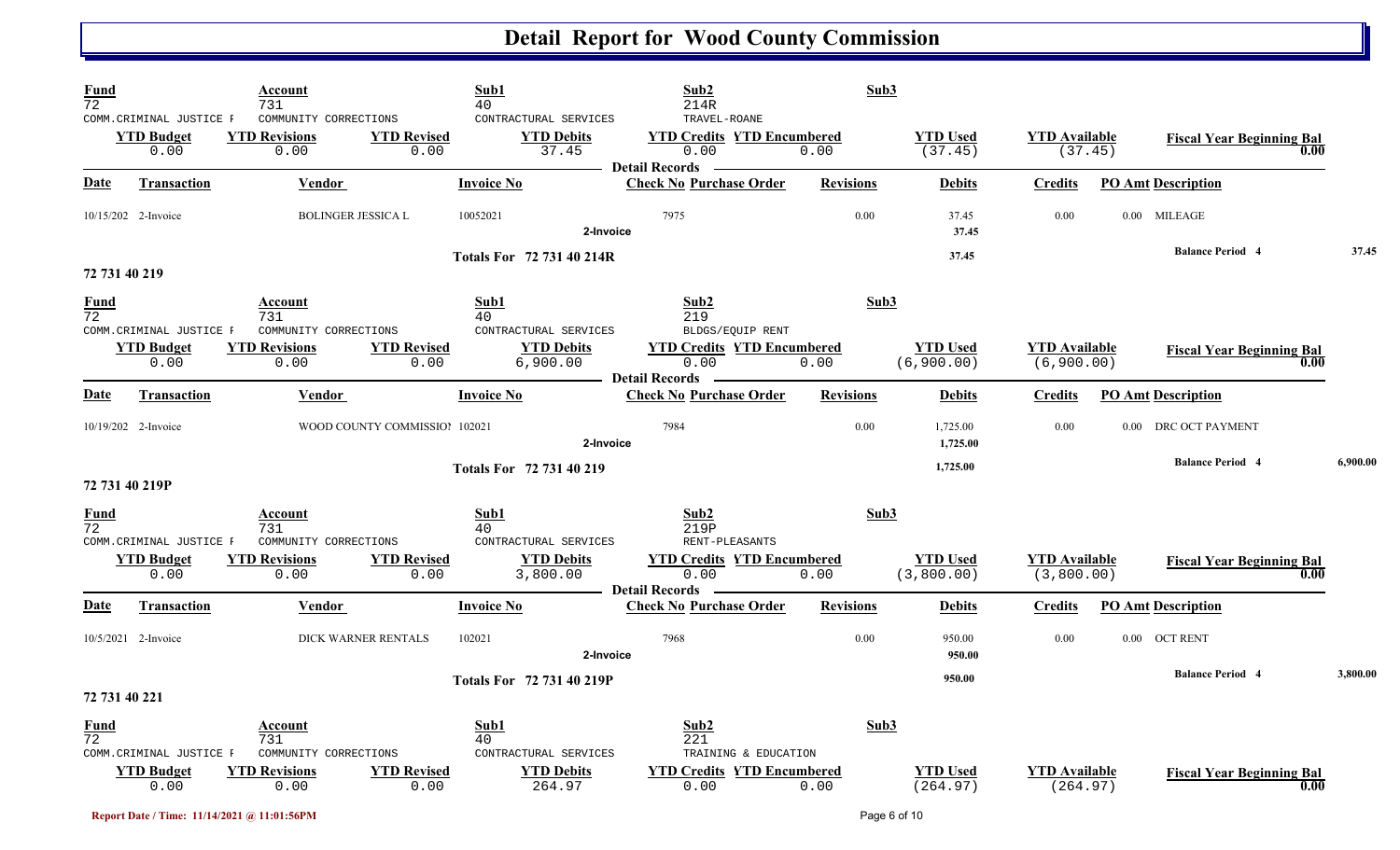|                                |                                                      |                                                                             |                                                                  | Detail Records —                                                   |                  |                                  |                                       |                                  |            |
|--------------------------------|------------------------------------------------------|-----------------------------------------------------------------------------|------------------------------------------------------------------|--------------------------------------------------------------------|------------------|----------------------------------|---------------------------------------|----------------------------------|------------|
| <u>Date</u>                    | Transaction                                          | Vendor                                                                      | <b>Invoice No</b>                                                | <b>Check No Purchase Order</b>                                     | <b>Revisions</b> | <b>Debits</b>                    | <b>Credits</b>                        | <b>PO Amt Description</b>        |            |
|                                | 10/15/202 2-Invoice                                  | ESCANDON HERNANDO                                                           | 08302021                                                         | 7977<br>2-Invoice                                                  | 0.00             | 264.97<br>264.97                 | 0.00                                  | 0.00 CREDENTIAL RENEWAL          |            |
|                                |                                                      |                                                                             | Totals For 72 731 40 221                                         |                                                                    |                  | 264.97                           |                                       | <b>Balance Period 4</b>          | 264.97     |
| 72 731 40 230                  |                                                      |                                                                             |                                                                  |                                                                    |                  |                                  |                                       |                                  |            |
| <u>Fund</u><br>$\overline{72}$ |                                                      | Account<br>731                                                              | Sub1<br>40                                                       | Sub <sub>2</sub><br>230                                            | Sub3             |                                  |                                       |                                  |            |
|                                | COMM.CRIMINAL JUSTICE F<br><b>YTD Budget</b><br>0.00 | COMMUNITY CORRECTIONS<br><b>YTD Revisions</b><br><b>YTD Revised</b><br>0.00 | CONTRACTURAL SERVICES<br><b>YTD Debits</b><br>122,929.19<br>0.00 | CONTRACTED SERVICES<br><b>YTD Credits YTD Encumbered</b><br>0.00   | 0.00             | <b>YTD Used</b><br>(122, 929.19) | <b>YTD</b> Available<br>(122, 929.19) | <b>Fiscal Year Beginning Bal</b> | 0.00       |
| Date                           | <b>Transaction</b>                                   | Vendor                                                                      | <b>Invoice No</b>                                                | <b>Check No Purchase Order</b>                                     | <b>Revisions</b> | <b>Debits</b>                    | <b>Credits</b>                        | <b>PO Amt Description</b>        |            |
|                                | 10/15/202 2-Invoice                                  | WV DRUG TESTING LABORA' 09172021                                            |                                                                  | 7979<br>2-Invoice                                                  | 0.00             | 53,274.94<br>53,274.94           | 0.00                                  | 0.00 AUGUST 2021 REVENUE         |            |
|                                | 72 731 40 230J                                       |                                                                             | Totals For 72 731 40 230                                         |                                                                    |                  | 53,274.94                        |                                       | <b>Balance Period 4</b>          | 122,929.19 |
| <u>Fund</u><br>$\overline{72}$ | COMM.CRIMINAL JUSTICE F                              | Account<br>731<br>COMMUNITY CORRECTIONS                                     | Sub1<br>40<br>CONTRACTURAL SERVICES                              | Sub2<br>230J<br>CONTRACTUAL-JACKSON                                | Sub3             |                                  |                                       |                                  |            |
|                                | <b>YTD Budget</b><br>0.00                            | <b>YTD Revisions</b><br><b>YTD Revised</b><br>0.00                          | <b>YTD Debits</b><br>6, 200.00<br>0.00                           | <b>YTD Credits YTD Encumbered</b><br>0.00<br><b>Detail Records</b> | 0.00             | <b>YTD Used</b><br>(6, 200.00)   | <b>YTD</b> Available<br>(6, 200.00)   | <b>Fiscal Year Beginning Bal</b> | 0.00       |
| <b>Date</b>                    | <b>Transaction</b>                                   | <b>Vendor</b>                                                               | <b>Invoice No</b>                                                | <b>Check No Purchase Order</b>                                     | <b>Revisions</b> | <b>Debits</b>                    | <b>Credits</b>                        | <b>PO Amt Description</b>        |            |
|                                | 10/19/202 2-Invoice                                  | FREEDOM HOUSE RENTALS, 112021                                               |                                                                  | 7981<br>2-Invoice                                                  | 0.00             | 1,550.00<br>1,550.00             | 0.00                                  | 0.00 NOV RENT                    |            |
|                                | 72 731 40 230R                                       |                                                                             | Totals For 72 731 40 230J                                        |                                                                    |                  | 1,550.00                         |                                       | <b>Balance Period 4</b>          | 6,200.00   |
| <u>Fund</u><br>72              | COMM.CRIMINAL JUSTICE F                              | Account<br>731<br>COMMUNITY CORRECTIONS                                     | Sub1<br>40<br>CONTRACTURAL SERVICES                              | Sub <sub>2</sub><br>230R<br>CONTRACTUAL-ROANE                      | Sub3             |                                  |                                       |                                  |            |
|                                | <b>YTD Budget</b><br>0.00                            | <b>YTD Revisions</b><br><b>YTD Revised</b><br>0.00                          | <b>YTD Debits</b><br>0.00<br>2,200.00                            | <b>YTD Credits YTD Encumbered</b><br>0.00<br><b>Detail Records</b> | 0.00             | <b>YTD Used</b><br>(2, 200.00)   | <b>YTD</b> Available<br>(2, 200.00)   | <b>Fiscal Year Beginning Bal</b> | 0.00       |
| <u>Date</u>                    | Transaction                                          | Vendor                                                                      | <b>Invoice No</b>                                                | <b>Check No Purchase Order</b>                                     | <b>Revisions</b> | <b>Debits</b>                    | <b>Credits</b>                        | <b>PO Amt Description</b>        |            |
|                                | 10/19/202 2-Invoice                                  | PHYLISS LANCE                                                               | 112021                                                           | 7982<br>2-Invoice                                                  | 0.00             | 550.00<br>550.00                 | 0.00                                  | 0.00 NOV RENT                    |            |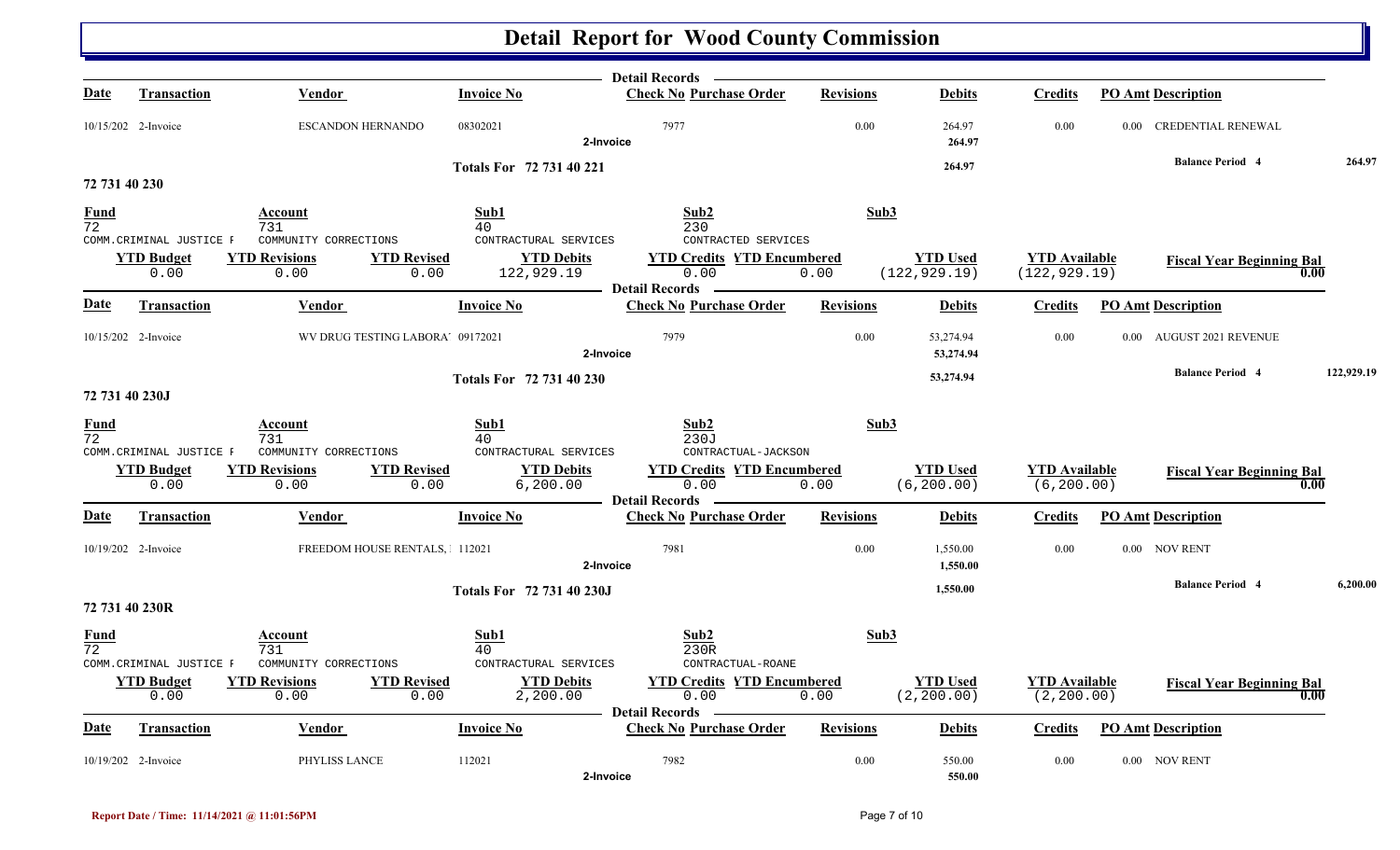| 72 731 55 341                  |                                                      |                                                                             | <b>Totals For 72 731 40 230R</b>                     |                                                                    |                  | 550.00                         |                                     |          | <b>Balance Period 4</b>              | 2,200.00 |
|--------------------------------|------------------------------------------------------|-----------------------------------------------------------------------------|------------------------------------------------------|--------------------------------------------------------------------|------------------|--------------------------------|-------------------------------------|----------|--------------------------------------|----------|
| <u>Fund</u><br>$\overline{72}$ |                                                      | Account<br>731                                                              | Sub1<br>55                                           | Sub2<br>341                                                        | Sub3             |                                |                                     |          |                                      |          |
|                                | COMM.CRIMINAL JUSTICE F<br><b>YTD Budget</b><br>0.00 | COMMUNITY CORRECTIONS<br><b>YTD Revisions</b><br><b>YTD Revised</b><br>0.00 | COMMODITIES<br><b>YTD Debits</b><br>8,816.11<br>0.00 | SUPPLIES/MATERIALS<br><b>YTD Credits YTD Encumbered</b><br>0.00    | 1,009.99         | <b>YTD</b> Used<br>(8, 816.11) | <b>YTD</b> Available<br>(9,826.10)  |          | <b>Fiscal Year Beginning Bal</b>     | 0.00     |
| Date                           | <b>Transaction</b>                                   | Vendor                                                                      | <b>Invoice No</b>                                    | <b>Detail Records</b><br><b>Check No Purchase Order</b>            | <b>Revisions</b> | <b>Debits</b>                  | Credits                             |          | <b>PO Amt Description</b>            |          |
|                                | 10/21/202 1-Purchase Order                           | <b>AMAZON</b>                                                               |                                                      | 84986                                                              | 0.00             | 0.00                           | 0.00                                | 276.86   | germx, Dawn, Clorox, etc.            |          |
| 10/21/202                      | 1-Purchase Order                                     | <b>AMAZON</b>                                                               |                                                      | 84986                                                              | 0.00             | 0.00                           | 0.00                                | 52.96    | urine specimen hats                  |          |
| 10/21/202                      | 1-Purchase Order                                     | <b>AMAZON</b>                                                               |                                                      | 84986                                                              | 0.00             | 0.00                           | 0.00                                | 28.60    | tissue cubes                         |          |
| 10/21/202                      | 1-Purchase Order                                     | <b>AMAZON</b>                                                               |                                                      | 84986                                                              | 0.00             | 0.00                           | 0.00                                | 64.99    | bankers boxes                        |          |
| 10/21/202                      | 1-Purchase Order                                     | <b>AMAZON</b>                                                               |                                                      | 84986                                                              | 0.00             | 0.00                           | 0.00                                | 117.52   | paper plates, forks, cups, spoons    |          |
| 10/21/202                      | 1-Purchase Order                                     | <b>AMAZON</b>                                                               |                                                      | 84986                                                              | 0.00             | 0.00                           | 0.00                                |          | 286.32 Canon, HP, inks               |          |
| 10/21/202                      | 1-Purchase Order                                     | <b>AMAZON</b>                                                               |                                                      | 84986                                                              | 0.00             | 0.00                           | 0.00                                | 20.71    | file folders                         |          |
|                                | 10/21/202 1-Purchase Order                           | <b>AMAZON</b>                                                               |                                                      | 84986                                                              | 0.00             | 0.00                           | 0.00                                | 28.68    | legal pads                           |          |
|                                | 10/21/202 1-Purchase Order                           | <b>AMAZON</b>                                                               |                                                      | 84986                                                              | 0.00             | 0.00                           | 0.00                                | 32.94    | post it notes 3x3                    |          |
| 10/21/202                      | 1-Purchase Order                                     | <b>AMAZON</b>                                                               |                                                      | 84986                                                              | 0.00             | 0.00                           | 0.00                                |          | 3.60 Sharpie 2 pk                    |          |
| 10/21/202                      | 1-Purchase Order                                     | <b>AMAZON</b>                                                               |                                                      | 84986                                                              | 0.00             | 0.00                           | 0.00                                |          | 6.43 12 pk red pens                  |          |
|                                | 10/21/202 1-Purchase Order                           | <b>AMAZON</b>                                                               |                                                      | 84986                                                              | 0.00             | 0.00                           | 0.00                                |          | 90.38 shipping                       |          |
|                                |                                                      |                                                                             |                                                      | 1-Purchase Order                                                   |                  |                                |                                     |          |                                      |          |
|                                | 10/15/202 2-Invoice                                  | TIANO-KNOPP ASSOC., INC.                                                    | 09122021-72                                          | 7978                                                               | 0.00             | 500.00                         | 0.00                                | $0.00\,$ | CARES AUG 21                         |          |
|                                | 10/15/202 2-Invoice                                  | TIANO-KNOPP ASSOC., INC.                                                    | 09122021-72                                          | 7978                                                               | 0.00             | 417.00                         | 0.00                                | 0.00     | DRC GRANT AUG 21                     |          |
|                                | 10/19/202 2-Invoice                                  | WOOD COUNTY WASTE                                                           | 10242021                                             | 7985                                                               | 0.00             | 158.91                         | 0.00                                | $0.00\,$ | ACCT J032                            |          |
|                                | 10/26/202 2-Invoice                                  | TIANO-KNOPP ASSOC., INC.                                                    | 072021                                               | 7990                                                               | 0.00             | 417.00                         | 0.00                                | $0.00\,$ | <b>GRANT SERV FOR SEPT.</b>          |          |
|                                |                                                      |                                                                             |                                                      | 2-Invoice                                                          |                  | 1,492.91                       |                                     |          |                                      |          |
|                                | 10/14/202 5-Journal Entry                            | <b>EPOSNOW</b>                                                              | 20211012003001                                       |                                                                    | 0.00             | 54.00                          | 0.00                                | 0.00     | BRENNA A SAMS-5407-EPOS NOW LLC Pre  |          |
|                                | 10/14/202 5-Journal Entry                            | <b>INTUIT</b>                                                               | 20211012004001                                       |                                                                    | 0.00             | 85.60                          | 0.00                                | 0.00     | BRENNA A SAMS-5407-INTUIT Quickbooks |          |
|                                |                                                      |                                                                             |                                                      | 5-Journal Entry                                                    |                  | 139.60                         |                                     |          |                                      |          |
|                                |                                                      |                                                                             | Totals For 72 731 55 341                             |                                                                    |                  | 1,632.51                       |                                     | 1.009.99 | <b>Balance Period 4</b>              | 8,816.11 |
| 72 731 55 341J                 |                                                      |                                                                             |                                                      |                                                                    |                  |                                |                                     |          |                                      |          |
| <u>Fund</u><br>72              | COMM.CRIMINAL JUSTICE F                              | Account<br>731<br>COMMUNITY CORRECTIONS                                     | Sub1<br>55<br>COMMODITIES                            | Sub <sub>2</sub><br>341J<br>SUPPLIES-JCDR                          | Sub3             |                                |                                     |          |                                      |          |
|                                | <b>YTD Budget</b><br>0.00                            | <b>YTD Revisions</b><br><b>YTD Revised</b><br>0.00                          | <b>YTD Debits</b><br>0.00<br>1,129.06                | <b>YTD Credits YTD Encumbered</b><br>0.00<br><b>Detail Records</b> | 7.57             | <b>YTD</b> Used<br>(1, 129.06) | <b>YTD Available</b><br>(1, 136.63) |          | <b>Fiscal Year Beginning Bal</b>     | 0.00     |
| <u>Date</u>                    | <b>Transaction</b>                                   | Vendor                                                                      | <b>Invoice No</b>                                    | <b>Check No Purchase Order</b>                                     | <b>Revisions</b> | <b>Debits</b>                  | Credits                             |          | <b>PO Amt Description</b>            |          |
|                                | 10/26/202 2-Invoice                                  | <b>CRYSTAL SPRING WATER</b>                                                 | 709413                                               | 7986                                                               | 0.00             | 7.00                           | 0.00                                | 0.00     | 1 GALLON WATER                       |          |
|                                | 10/26/202 2-Invoice                                  | CRYSTAL SPRING WATER                                                        | 709413                                               | 7986                                                               | 0.00             | 1.00                           | 0.00                                |          | 0.00 SERVICE CHARGE                  |          |
|                                |                                                      |                                                                             |                                                      |                                                                    |                  |                                |                                     |          |                                      |          |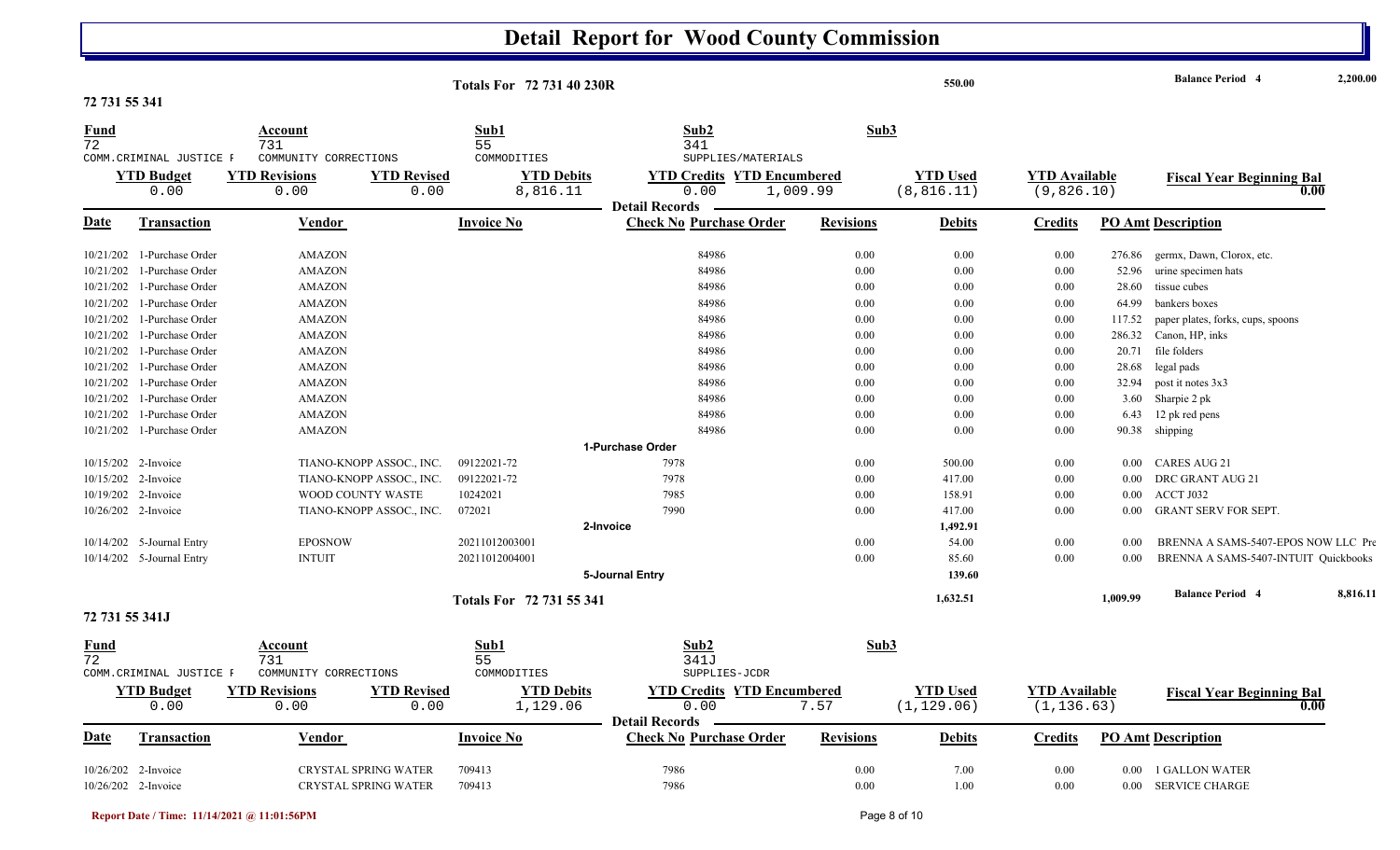|                   |                                                                                          |                                         |                                |                           |                       | <b>Detail Report for Wood County Commission</b> |                  |                 |                      |          |                                                        |          |
|-------------------|------------------------------------------------------------------------------------------|-----------------------------------------|--------------------------------|---------------------------|-----------------------|-------------------------------------------------|------------------|-----------------|----------------------|----------|--------------------------------------------------------|----------|
|                   | 10/26/202 2-Invoice                                                                      |                                         | CRYSTAL SPRING WATER           | 09211703                  | 2-Invoice             | 7986                                            | $0.00\,$         | 8.00<br>16.00   | 0.00                 |          | 0.00 SEPT COOLER RENT                                  |          |
|                   | 10/14/202 5-Journal Entry                                                                | WALMART                                 |                                | 20211012023001            | 5-Journal Entry       | 84777                                           | 0.00             | 17.36<br>17.36  | $0.00\,$             |          | (17.36) styrofoam cups WENDY SMITH-3995-WAL-M/         |          |
|                   |                                                                                          |                                         |                                | Totals For 72 731 55 341J |                       |                                                 |                  | 33.36           |                      | (17.36)  | <b>Balance Period 4</b>                                | 1,129.06 |
| 72 731 55 341R    |                                                                                          |                                         |                                |                           |                       |                                                 |                  |                 |                      |          |                                                        |          |
| $\frac{Fund}{72}$ | COMM. CRIMINAL JUSTICE F                                                                 | Account<br>731<br>COMMUNITY CORRECTIONS |                                | Sub1<br>55<br>COMMODITIES |                       | Sub2<br>341R<br>SUPPLIES-ROANE COUNTY           | Sub3             |                 |                      |          |                                                        |          |
|                   | <b>YTD Budget</b>                                                                        | <b>YTD Revisions</b>                    | <b>YTD Revised</b>             | <b>YTD Debits</b>         |                       | <b>YTD Credits YTD Encumbered</b>               |                  | <b>YTD Used</b> | <b>YTD Available</b> |          | <b>Fiscal Year Beginning Bal</b>                       |          |
|                   | 0.00                                                                                     | 0.00                                    | 0.00                           | 669.69                    |                       | 0.00                                            | 11.50            | (669.69)        | (681.19)             |          |                                                        | 0.00     |
| <b>Date</b>       | <b>Transaction</b>                                                                       | <b>Vendor</b>                           |                                | <b>Invoice No</b>         | <b>Detail Records</b> | <b>Check No Purchase Order</b>                  | <b>Revisions</b> | <b>Debits</b>   | <b>Credits</b>       |          | <b>PO Amt Description</b>                              |          |
|                   | 10/26/202 2-Invoice                                                                      |                                         | TYLER MOUNTAIN WATER C 7581276 |                           |                       | 7991                                            | 0.00             | 21.00           | 0.00                 |          | 0.00 377776                                            |          |
|                   |                                                                                          |                                         |                                |                           | 2-Invoice             |                                                 |                  | 21.00           |                      |          |                                                        |          |
|                   | <b>AMAZON</b><br>10/14/202 5-Journal Entry<br>10/14/202 5-Journal Entry<br><b>AMAZON</b> |                                         |                                | 20211012005001            |                       | 84772                                           | $0.00\,$         | 95.02           | $0.00\,$             |          | (95.02) Clorox Power Srpayer Disinfectant Cleaner HEA' |          |
|                   |                                                                                          |                                         |                                | 20211012009001            |                       | 84772                                           | 0.00             | 33.84           | $0.00\,$             |          | (33.84) Clorox Power Srpayer Disinfectant Cleaner HEA' |          |
|                   | 10/14/202 5-Journal Entry<br>WASTE MANAGEMENT OF W 20211012043001                        |                                         |                                |                           |                       |                                                 | 0.00             | 62.18           | $0.00\,$             | $0.00\,$ | WOOD CO FINANCE-4019-WASTE MGMT V                      |          |
|                   |                                                                                          |                                         |                                |                           | 5-Journal Entry       |                                                 |                  | 191.04          |                      |          |                                                        |          |
|                   |                                                                                          |                                         |                                | Totals For 72 731 55 341R |                       |                                                 |                  | 212.04          |                      | (128.86) | <b>Balance Period 4</b>                                | 669.69   |
| 72 731 55 341W    |                                                                                          |                                         |                                |                           |                       |                                                 |                  |                 |                      |          |                                                        |          |
| $\frac{Fund}{72}$ |                                                                                          | Account                                 |                                | Sub1                      |                       | Sub2                                            | Sub3             |                 |                      |          |                                                        |          |
|                   | COMM. CRIMINAL JUSTICE F                                                                 | 731<br>COMMUNITY CORRECTIONS            |                                | 55<br>COMMODITIES         |                       | 341W<br>SUPPLIES-WOOD COUNTY                    |                  |                 |                      |          |                                                        |          |
|                   | <b>YTD Budget</b>                                                                        | <b>YTD Revisions</b>                    | <b>YTD Revised</b>             | <b>YTD Debits</b>         |                       | <b>YTD Credits YTD Encumbered</b>               |                  | <b>YTD Used</b> | <b>YTD</b> Available |          | <b>Fiscal Year Beginning Bal</b>                       |          |
|                   | 0.00                                                                                     | 0.00                                    | 0.00                           | 5,879.77                  |                       | 0.00                                            | (11.79)          | (5, 879.77)     | (5, 867.98)          |          |                                                        | 0.00     |
|                   |                                                                                          |                                         |                                |                           | <b>Detail Records</b> |                                                 |                  |                 |                      |          |                                                        |          |
| Date              | <b>Transaction</b>                                                                       | <b>Vendor</b>                           |                                | <b>Invoice No</b>         |                       | <b>Check No Purchase Order</b>                  | <b>Revisions</b> | <b>Debits</b>   | <b>Credits</b>       |          | <b>PO Amt Description</b>                              |          |
|                   | 10/19/202 2-Invoice                                                                      |                                         | NOLAN'S SERVICES LLC           | 6674                      |                       | 7983                                            | $0.00\,$         | 770.00          | $0.00\,$             |          | 0.00 DRC DISINFECT AUG                                 |          |
|                   | 10/19/202 2-Invoice                                                                      |                                         | NOLAN'S SERVICES LLC           | 6667                      |                       | 7983                                            | 0.00             | 730.00          | $0.00\,$             | $0.00\,$ | DRC DISNFECT JULY                                      |          |
|                   | 10/26/202 2-Invoice                                                                      |                                         | <b>CRYSTAL SPRING WATER</b>    | 708110                    |                       | 7986                                            | 0.00             | 31.25           | $0.00\,$             |          | 0.00 5 GALLONS WATER                                   |          |
|                   | 10/26/202 2-Invoice                                                                      |                                         | CRYSTAL SPRING WATER           | 09211738                  |                       | 7986                                            | $0.00\,$         | 16.00           | $0.00\,$             |          | 0.00 SEPT COOLER RENT                                  |          |
|                   | 10/26/202 2-Invoice                                                                      |                                         | <b>CRYSTAL SPRING WATER</b>    | 709283                    |                       | 7986                                            | $0.00\,$         | 18.75           | $0.00\,$             |          | 0.00 3 GALL WATER                                      |          |
|                   | 10/26/202 2-Invoice                                                                      | <b>LAMP PESTPROOF</b>                   |                                | 404189                    |                       | 7987                                            | 0.00             | 128.40          | $0.00\,$             |          | 0.00 23389                                             |          |
|                   |                                                                                          |                                         |                                |                           | 2-Invoice             |                                                 |                  | 1,694.40        |                      |          |                                                        |          |
|                   | 10/14/202 5-Journal Entry                                                                | AMAZON                                  |                                | 20211012002001            |                       | 84754                                           | 0.00             | 78.96           | $0.00\,$             |          | (78.96) HP Inkjet 53A cartridge - Glen BRENNA A SAN    |          |
|                   |                                                                                          |                                         |                                |                           | 5-Journal Entry       |                                                 |                  | 78.96           |                      |          |                                                        |          |
|                   |                                                                                          |                                         |                                | Totals For 72 731 55 341W |                       |                                                 |                  | 1,773.36        |                      | (78.96)  | <b>Balance Period 4</b>                                | 5,879.77 |

**72 731 55 343**